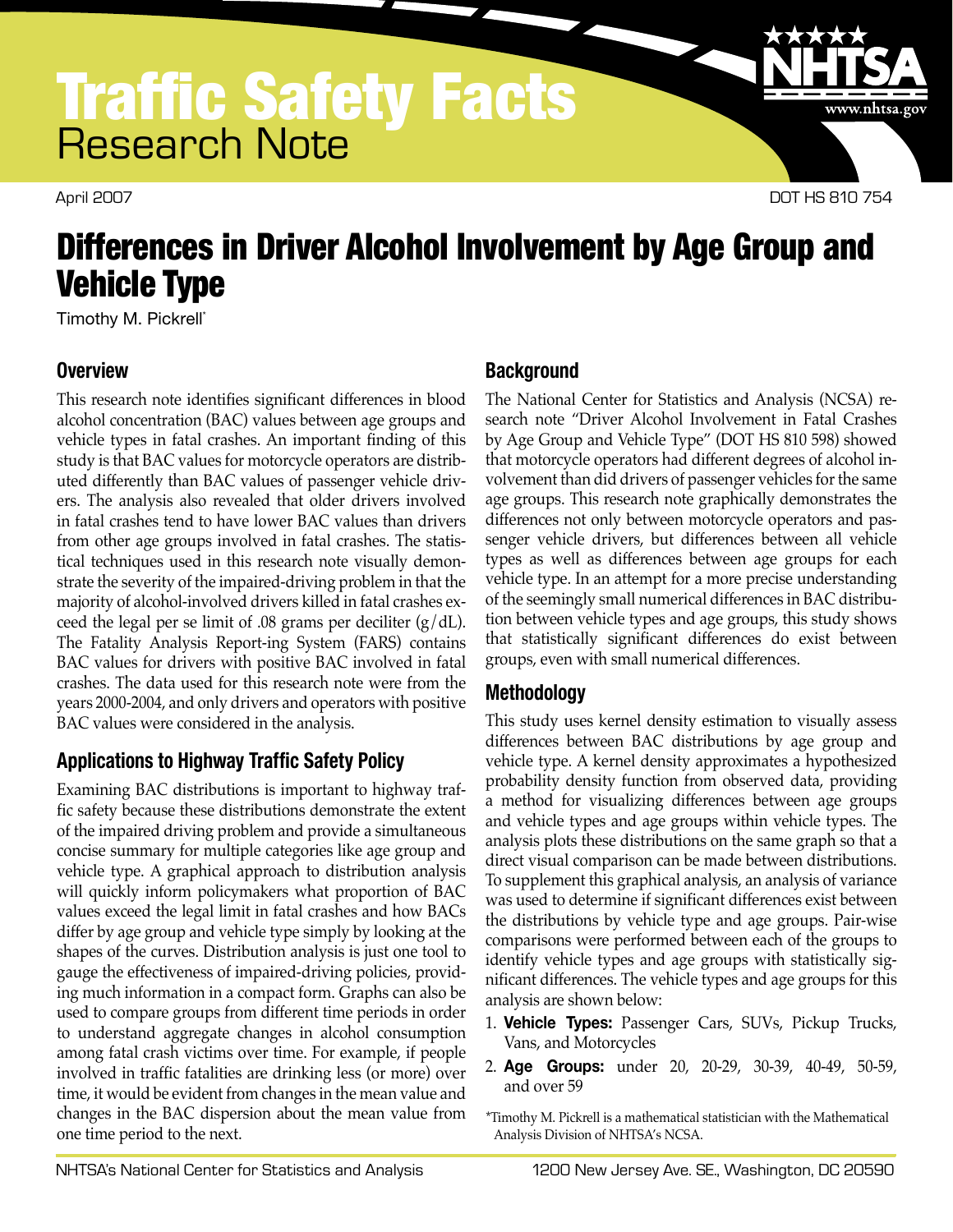### **Data Analysis**

The following graphs demonstrate that BAC can have a different distribution for each vehicle type and age group. The pair-wise comparisons included at the end of the report show the comparison groups, difference between means, and the confidence limits of the difference between means. Significantly different pairs are labeled with asterisks. On each graph the vertical line represents the extent to which BAC distributions exceed BAC=.08 g/dL, the legal limit in all 50 States, the District of Columbia, and Puerto Rico. The degree of difference among dispersions indicates the difference of BAC intensity from one group to another. ANOVA shows that the variance of the distributions by vehicle type (Figure 1) is significantly different  $(F=104.41, p-value=<.0001)$ .



Figure 1 provides insight into the extent of alcohol involvement by vehicle type for drivers with positive BAC involved in fatal crashes and demonstrates that the majority of drivers with positive BAC values exceed the legal limit of .08. The variance of the distributions by vehicle type is significantly different (F=104.41, p-value=<.0001). Since BAC distributions show differences by vehicle type it should be interesting to look for difference by age group across all vehicle types.



Figure 2 examines the BAC distribution from the perspective of age, and the differences are more pronounced here than for vehicle type. Drivers over age 59 have a distribution clustered more narrowly around their average value. Drivers with positive BAC values in other age groups have more widely dispersed BAC distributions. The variance of the distributions by age group is significantly different between age groups (F=186.56, p-value=<.0001).





Figure 3 shows that passenger car drivers in the age ranges of 20-29, 30-39, and 40-49 had essentially the same distribution of BAC values (overlapping blue, purple, and green curves). Drivers over age 59 had less variation in BAC distribution than passenger car drivers of other age groups. The variance of the distributions by age group is significantly different between age groups (F=155.08, p-value=<.0001).





Figure 4 shows that for SUVs the age groups 20-29, 30-39, and 40-49 had nearly identical BAC distributions while drivers in the age groups under 20 and 50-59 had BAC distributions similar to each other. Drivers over age 59 display a BAC distribution with less variance than the other age groups. The variance of the distributions by age group is significantly different between age groups (F=26.70, p-value=<.0001).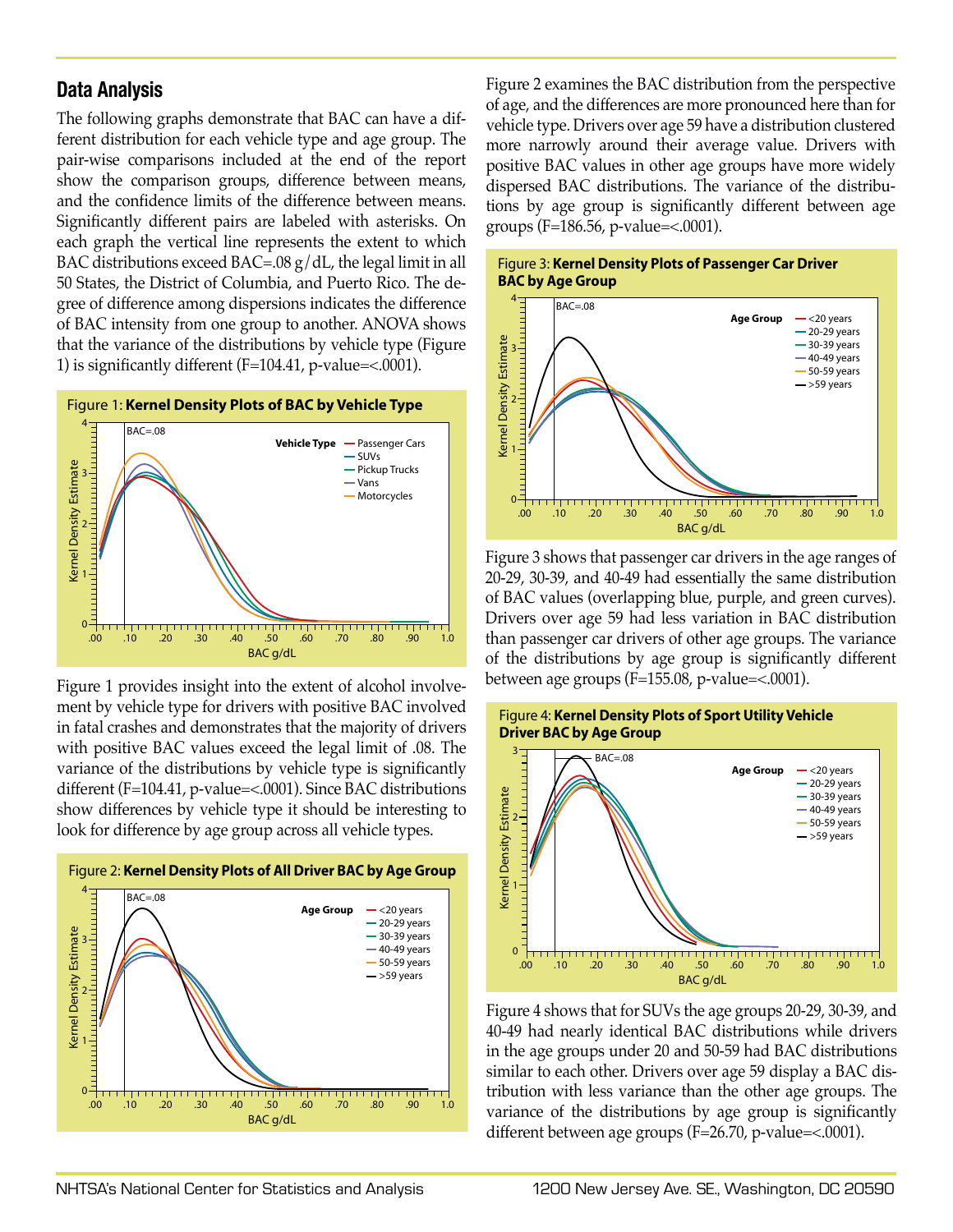

Figure 5 reveals that drivers over age 59 had a very different BAC distribution from all other pickup truck drivers. Again, the age groups 20-29, 30-39, and 40-49 were nearly identical in their BAC distribution. The variance of the distributions by age group is significantly different between age groups (F=55.17, p-value=<.0001).



Figure 6 shows a repeating pattern for the age groups 20-29, 30-39, and 40-49 as those BAC distributions are very similar. Drivers under 20 had a BAC distribution distinct from the other age groups, in that it had less dispersion. The variance of the distributions by age group is significantly different between age groups (F=10.41, p-value=<.0001).





Figure 7 demonstrates that motorcycle operators have different BAC distributional relationships compared to Passenger Vehicles, Sport Utility Vehicles, Pickup Trucks, or Vans. Motorcycle operators in the under-20 and over-59 age groups had nearly identical BAC distributions. Also motorcycle operators in the 20-29 and 50-59 age groups had very similar distributions. The variance of the distributions by age group is significantly different between age groups (F=23.93, p-value=<.0001).

Pair-wise comparisons are included in the appendix to demonstrate which vehicle types, age groups, and age groups within vehicle types are significantly different.

### **Findings**

- $\blacksquare$  The majority of drivers or operators with alcohol involved in fatal crashes had a BAC value exceeding the legal limit of BAC=.08  $g/dL$ .
- $\blacksquare$  Motorcycle operators with positive BAC values tend to have similar BAC distributions regardless of age group.
- n Older driver BAC distributions tend to display smaller mean values with less variation than BAC distributions from all other driver age groups.
- Different age groups have different levels of alcohol involvement leading to fatal crashes. Not all drivers or vehicle types can be regarded in the same way.
- $\blacksquare$  Small differences exist between group BAC mean values, but the distributions of BAC values are significantly different between vehicles types and also between age groups within each vehicle type.

### **Appendix:**

#### *Kernel Density Estimation Background*

The statistical technique of kernel density estimation is an extension of constructing a simple histogram. A histogram shows the number of observations in a data set that fall within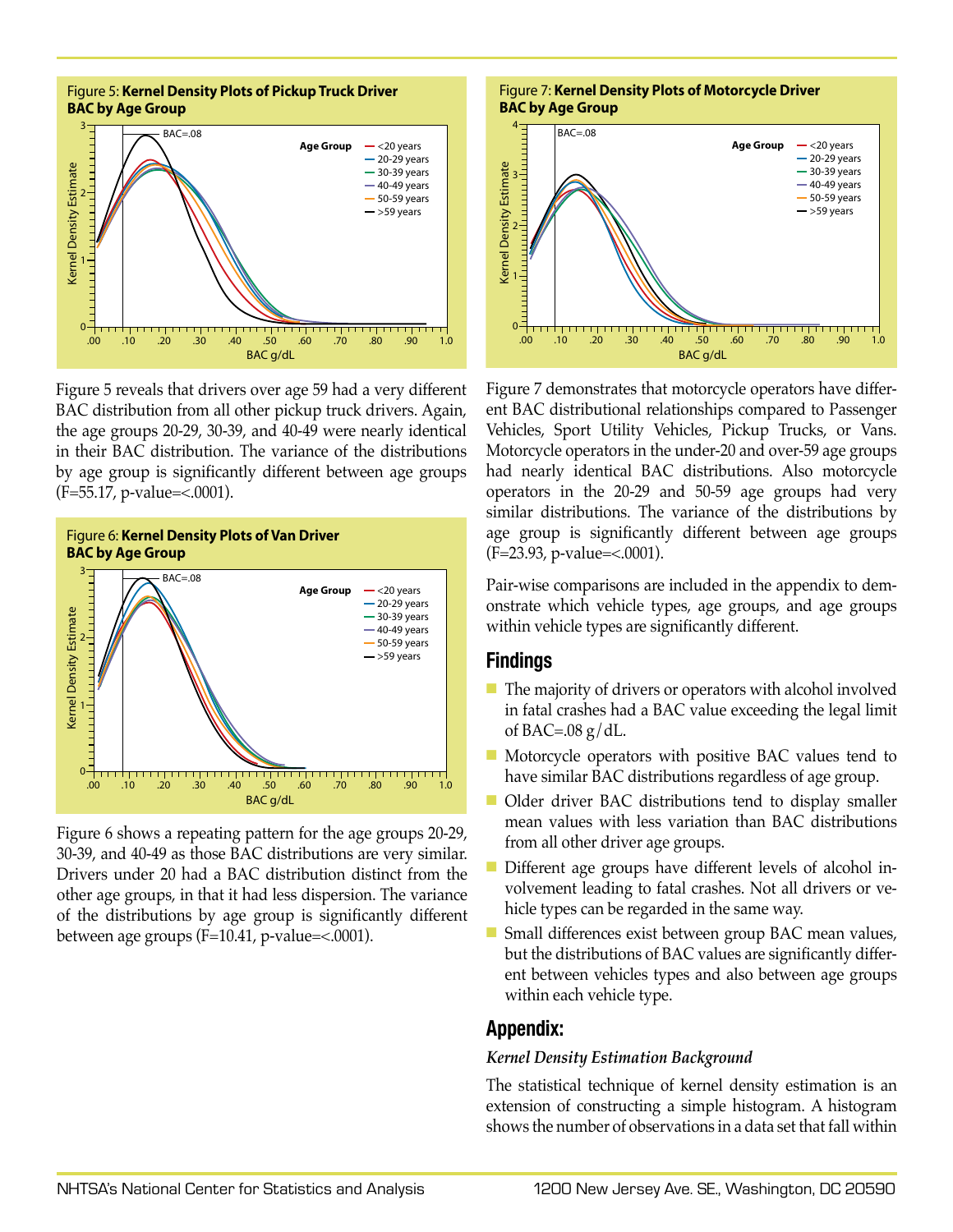a particular range, commonly known as a frequency distribution. To illustrate this example, a histogram of BAC values for passenger vehicle drivers (2000-2004) is shown below.



The histogram in Figure 8 shows how many BAC values occur in the ranges specified on the horizontal axis. For example, the range with midpoint BAC=.020 has 3,500 observations, the height of the rectangle is directly proportional to the number of observations in the range. A histogram shows not only how many values fall into each range but gives an idea about the dispersion of the data about a mean value, in this case .194  $g/dL$ . A kernel density is an extension of the histogram, much like an outline smoothing out the rough edges of the histogram. In Figure 9, the same histogram is displayed with a kernel density superimposed.



The kernel density conveys similar information about the density of the data. However, the kernel density is a plot of a mathematical function where each BAC value (*x*) corresponds to a kernel density estimate *f*(*x*), as opposed to displaying the frequency of values as a histogram does. The kernel density estimate for each BAC value is expressed as:

$$
\hat{f}(x) = \frac{1}{na_n} \sum_{i=1}^{n} K\left(\frac{x - x_i}{a_n}\right),
$$
 with the normal distribution  $K = \frac{1}{\sqrt{2\pi}} e^{\frac{1}{2}x^2}$ 

Where *n* is the sample size, *K* is the normal distribution function, and *an* is the *smoothing constant* such that as *an* becomes larger, the shape of the curve becomes more smooth. The key component of kernel density estimation is its use of an underlying probability distribution function, in this case the normal or Gaussian distribution function (commonly known as a bell curve). The underlying bell-shaped curve is used as a pattern which is altered by the actual data to arrive at the final shape of the curve. The real advantage of kernel density estimation is clear when two distributions are plotted on the same axis. It is impossible to produce simultaneous histograms on the same plot as shown below with kernel density estimation; however, multiple kernel density plots can easily be displayed on the same set of axes. Figure 10 plots the kernel density function for passenger car and motorcycle operator BAC values on the same axis.





This graph summarizes the BAC distributional behavior of two categories (passenger cars and motorcycles) on the same graph and makes a direct comparison much easier than with traditional histograms. Furthermore it allows each distribution to be displayed in contrast to the critical value of BAC=.08. As the graph above shows the majority of each distribution exceeds the legal limit of BAC=.08, demonstrating the importance of this technique with regard to highway traffic safety policy.

# **Additional Data**

Pair-wise comparisons between each of the categories (vehicle types and age groups) show which contrasts are statistically significant (at the .05 level) by the asterisk notation (\*\*\*). The analysis of variance method used shows where two groups have statistically significant different mean values. For those contrasts not statistically significantly different, we cannot say that those BAC distributions are significantly different from each other.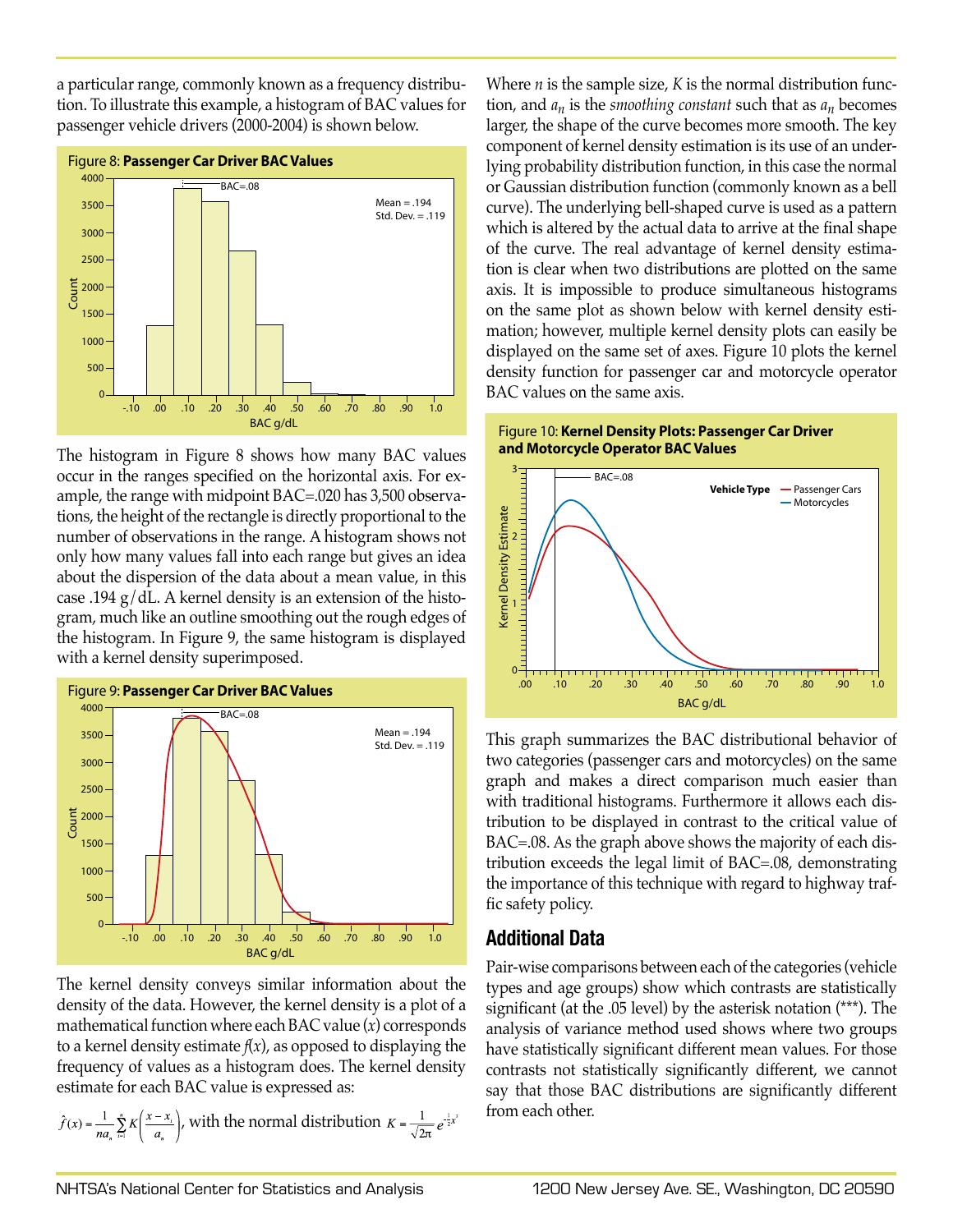### **Vehicle Type Pair-Wise Mean Comparisons**

**Comparisons significant at the 0.05 level are indicated by \*\*\*.**

| <b>Vehicle Type Comparison</b>      | <b>Difference Between</b><br><b>Means</b> | <b>Simultaneous 95% Confidence Limits</b> |          |       |
|-------------------------------------|-------------------------------------------|-------------------------------------------|----------|-------|
| <b>Passenger Cars - Pickups</b>     | 0.004096                                  | $-0.000292$                               | 0.008485 |       |
| <b>Passenger Cars - Motorcycles</b> | 0.029014                                  | 0.02393                                   | 0.034099 | $***$ |
| <b>Passenger Cars - SUVs</b>        | 0.012568                                  | 0.00785                                   | 0.017285 | $***$ |
| <b>Passenger Cars - Vans</b>        | 0.021657                                  | 0.016554                                  | 0.026761 | $***$ |
| <b>Pickups - Motorcycles</b>        | 0.024918                                  | 0.019648                                  | 0.030188 | $***$ |
| <b>Pickups - SUVs</b>               | 0.008471                                  | 0.003554                                  | 0.013388 | $***$ |
| <b>Pickups - Vans</b>               | 0.017561                                  | 0.012273                                  | 0.022849 | $***$ |
| <b>SUVs - Motorcycles</b>           | 0.016447                                  | 0.0109                                    | 0.021994 | $***$ |
| <b>SUVs - Vans</b>                  | 0.00909                                   | 0.003526                                  | 0.014654 | $***$ |
| <b>Vans - Motorcycles</b>           | 0.007357                                  | 0.001479                                  | 0.013235 | $***$ |

### **Age Group Pair-Wise Mean Comparisons – Across All Vehicle Types**

Comparisons significant at the 0.05 level are indicated by \*\*\*.

| <b>Age Group Comparison</b>  | <b>Difference Between</b><br><b>Means</b> |             | <b>Simultaneous 95% Confidence Limits</b> |       |
|------------------------------|-------------------------------------------|-------------|-------------------------------------------|-------|
| $<$ 20 years - >59 years     | 0.015693                                  | 0.008356    | 0.02303                                   | $***$ |
| $20-29$ years - $<$ 20 years | 0.020381                                  | 0.013003    | 0.02776                                   | $***$ |
| 20-29 years - >59 years      | 0.036074                                  | 0.030574    | 0.041574                                  | $***$ |
| 20-29 years - 50-59 years    | 0.009111                                  | 0.003297    | 0.014926                                  | $***$ |
| $30-39$ years - <20 years    | 0.025605                                  | 0.018269    | 0.032942                                  | $***$ |
| $30-39$ years - $>59$ years  | 0.041298                                  | 0.035854    | 0.046742                                  | $***$ |
| 30-39 years - 20-29 years    | 0.005224                                  | $-0.000276$ | 0.010724                                  |       |
| 30-39 years - 40-49 years    | 0.00026                                   | $-0.005211$ | 0.00573                                   |       |
| 30-39 years - 50-59 years    | 0.014335                                  | 0.008574    | 0.020097                                  | $***$ |
| 40-49 years - < 20 years     | 0.025346                                  | 0.017989    | 0.032702                                  | $***$ |
| 40-49 years - >59 years      | 0.041039                                  | 0.035568    | 0.04651                                   | $***$ |
| 40-49 years - 20-29 years    | 0.004965                                  | $-0.000562$ | 0.010491                                  |       |
| 40-49 years - 50-59 years    | 0.014076                                  | 0.008289    | 0.019863                                  | $***$ |
| $50-59$ years - $<$ 20 years | 0.01127                                   | 0.003695    | 0.018845                                  | $***$ |
| $50-59$ years - $>59$ years  | 0.026963                                  | 0.021201    | 0.032724                                  | $***$ |

### **Age Group Pair-Wise Mean Comparisons – Passenger Car Drivers**

Comparisons significant at the 0.05 level are indicated by \*\*\*.

|--|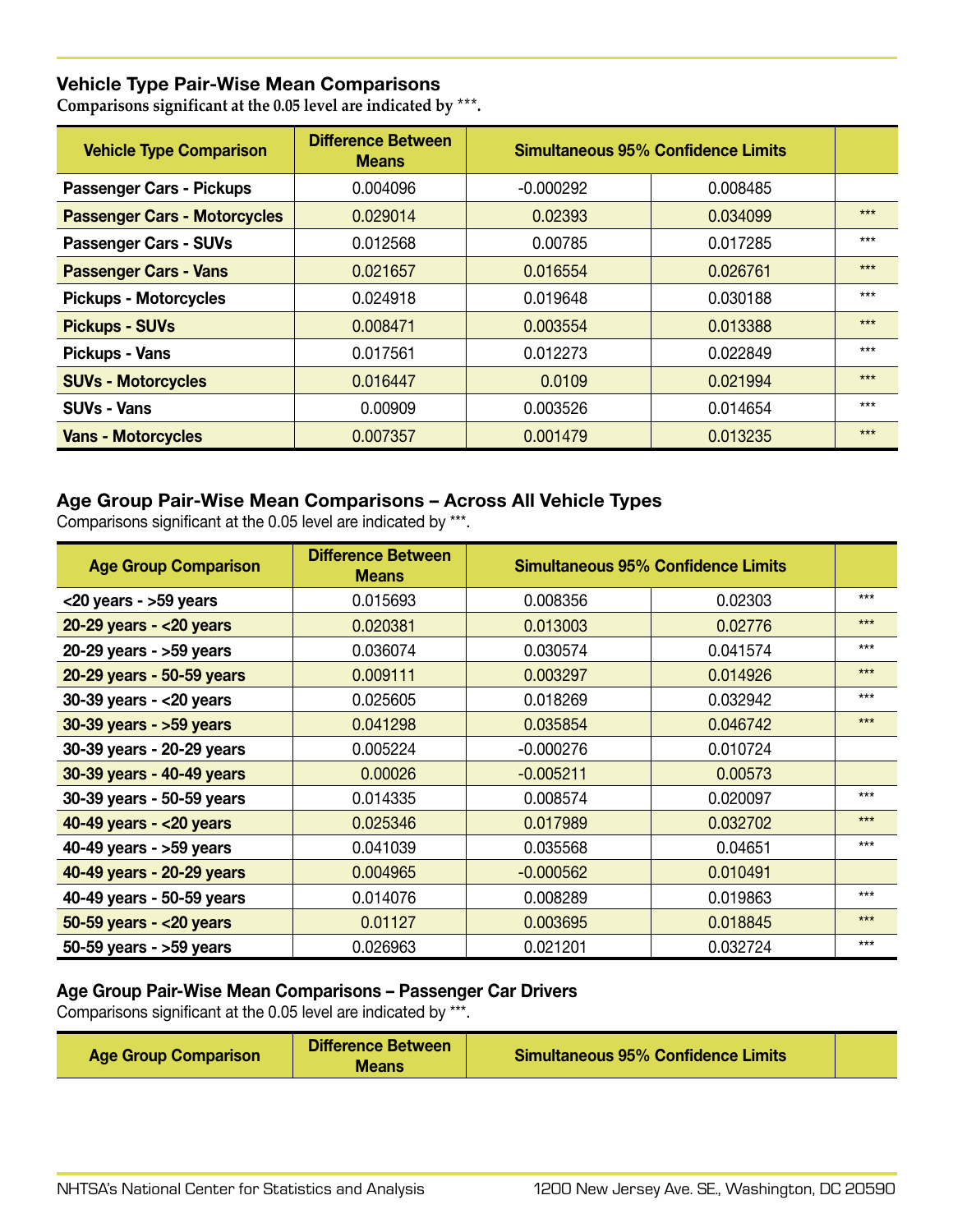| $<$ 20 years - >59 years     | 0.039062 | 0.025804    | 0.052319 | $***$ |
|------------------------------|----------|-------------|----------|-------|
| $20-29$ years - $<$ 20 years | 0.029289 | 0.014912    | 0.043665 | $***$ |
| 20-29 years - $>59$ years    | 0.06835  | 0.057915    | 0.078786 | $***$ |
| 20-29 years - 30-39 years    | 0.001982 | $-0.009882$ | 0.013847 |       |
| 20-29 years - 40-49 years    | 0.00465  | $-0.00729$  | 0.016589 |       |
| 20-29 years - 50-59 years    | 0.026892 | 0.014536    | 0.039248 | $***$ |
| $30-39$ years - $<$ 20 years | 0.027306 | 0.012897    | 0.041716 | $***$ |
| 30-39 years - >59 years      | 0.066368 | 0.055887    | 0.076848 | $***$ |
| 30-39 years - 40-49 years    | 0.002667 | $-0.009311$ | 0.014646 |       |
| 30-39 years - 50-59 years    | 0.02491  | 0.012516    | 0.037304 | $***$ |
| 40-49 years - $<$ 20 years   | 0.024639 | 0.010168    | 0.03911  | $***$ |
| 40-49 years - >59 years      | 0.0637   | 0.053135    | 0.074266 | $***$ |
| 40-49 years - 50-59 years    | 0.022242 | 0.009777    | 0.034708 | $***$ |
| $50-59$ years - $<$ 20 years | 0.002397 | $-0.01242$  | 0.017213 |       |
| $50-59$ years - $>59$ years  | 0.041458 | 0.030424    | 0.052492 | $***$ |

### **Age Group Pair-Wise Comparisons – Sport Utility Vehicle Drivers**

Comparisons significant at the 0.05 level are indicated by \*\*\*.

| <b>Age Group Comparison</b>  | <b>Difference Between</b><br><b>Means</b> |             | <b>Simultaneous 95% Confidence Limits</b> |       |
|------------------------------|-------------------------------------------|-------------|-------------------------------------------|-------|
| $<$ 20 years - >59 years     | 0.005855                                  | $-0.010626$ | 0.022337                                  |       |
| $20-29$ years - $<$ 20 years | 0.02769                                   | 0.012447    | 0.042933                                  | $***$ |
| 20-29 years - >59 years      | 0.033545                                  | 0.020241    | 0.04685                                   | $***$ |
| 20-29 years - 50-59 years    | 0.005718                                  | $-0.006926$ | 0.018362                                  |       |
| $30-39$ years - $<$ 20 years | 0.03064                                   | 0.015384    | 0.045896                                  | $***$ |
| $30-39$ years - $>59$ years  | 0.036495                                  | 0.023176    | 0.049815                                  | $***$ |
| 30-39 years - 20-29 years    | 0.00295                                   | $-0.008802$ | 0.014703                                  |       |
| 30-39 years - 40-49 years    | 0.002479                                  | $-0.009454$ | 0.014413                                  |       |
| 30-39 years - 50-59 years    | 0.008668                                  | $-0.003992$ | 0.021328                                  |       |
| 40-49 years - $<$ 20 years   | 0.028161                                  | 0.012778    | 0.043544                                  | $***$ |
| 40-49 years - >59 years      | 0.034016                                  | 0.020551    | 0.04748                                   | $***$ |
| 40-49 years - 20-29 years    | 0.000471                                  | $-0.011446$ | 0.012387                                  |       |
| 40-49 years - 50-59 years    | 0.006189                                  | $-0.006623$ | 0.019001                                  |       |
| $50-59$ years - $<$ 20 years | 0.021972                                  | 0.006019    | 0.037925                                  | $***$ |
| $50-59$ years - $>59$ years  | 0.027827                                  | 0.013715    | 0.04194                                   | $***$ |

# **Age Group Pair-Wise Comparisons – Pickup Truck Drivers**

Comparisons significant at the 0.05 level are indicated by \*\*\*.

| <b>Age Group Comparison</b>  | <b>Difference Between</b><br><b>Means</b> | <b>Simultaneous 95% Confidence Limits</b> |          |       |
|------------------------------|-------------------------------------------|-------------------------------------------|----------|-------|
| $<$ 20 years - $>$ 59 years  | 0.005242                                  | $-0.009738$                               | 0.020222 |       |
| $20-29$ years - $<$ 20 years | 0.027787                                  | 0.012298                                  | 0.043276 | $***$ |
| $20-29$ years - $>59$ years  | 0.033029                                  | 0.021649                                  | 0.044409 | $***$ |
| 20-29 years - 50-59 years    | 0.000991                                  | $-0.011264$                               | 0.013246 |       |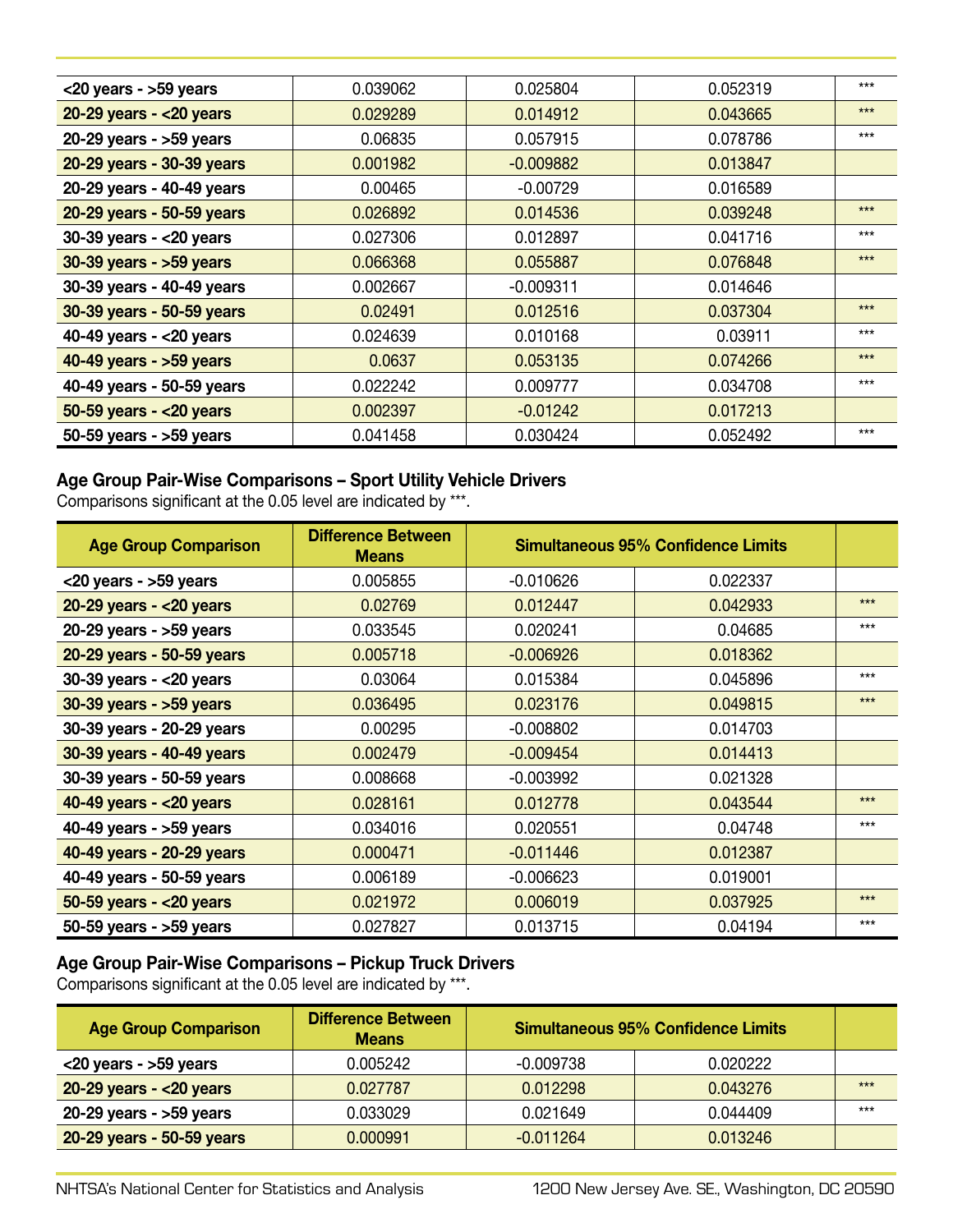| $30-39$ years - <20 years    | 0.039447 | 0.024076    | 0.054818 | $***$ |
|------------------------------|----------|-------------|----------|-------|
| 30-39 years - >59 years      | 0.044689 | 0.03347     | 0.055908 | $***$ |
| 30-39 years - 20-29 years    | 0.01166  | $-0.00023$  | 0.02355  |       |
| 30-39 years - 40-49 years    | 0.001164 | $-0.010592$ | 0.01292  |       |
| 30-39 years - 50-59 years    | 0.012651 | 0.000545    | 0.024757 | $***$ |
| 40-49 years - $<$ 20 years   | 0.038283 | 0.022897    | 0.053669 | $***$ |
| 40-49 years - >59 years      | 0.043525 | 0.032285    | 0.054764 | $***$ |
| 40-49 years - 20-29 years    | 0.010496 | $-0.001414$ | 0.022406 |       |
| 40-49 years - 50-59 years    | 0.011487 | $-0.000638$ | 0.023612 |       |
| $50-59$ years - $<$ 20 years | 0.026796 | 0.011141    | 0.042451 | $***$ |
| $50-59$ years - $>59$ years  | 0.032038 | 0.020433    | 0.043643 | $***$ |

### **Age Group Pair-Wise Comparisons – Van Drivers**

Comparisons significant at the 0.05 level are indicated by \*\*\*.

| <b>Age Group Comparison</b>  | <b>Difference Between</b><br><b>Means</b> |             | <b>Simultaneous 95% Confidence Limits</b> |       |
|------------------------------|-------------------------------------------|-------------|-------------------------------------------|-------|
| $<$ 20 years - >59 years     | 0.005255                                  | $-0.013775$ | 0.024285                                  |       |
| $20-29$ years - $<$ 20 years | 0.013743                                  | $-0.004565$ | 0.032052                                  |       |
| $20-29$ years - $>59$ years  | 0.018998                                  | 0.005225    | 0.032772                                  | $***$ |
| 20-29 years - 50-59 years    | 0.002091                                  | $-0.011334$ | 0.015516                                  |       |
| $30-39$ years - $<$ 20 years | 0.017867                                  | $-0.000234$ | 0.035969                                  |       |
| $30-39$ years - $>59$ years  | 0.023122                                  | 0.009625    | 0.036619                                  | $***$ |
| 30-39 years - 20-29 years    | 0.004124                                  | $-0.008335$ | 0.016584                                  |       |
| 30-39 years - 50-59 years    | 0.006215                                  | $-0.006926$ | 0.019356                                  |       |
| 40-49 years - $<$ 20 years   | 0.020134                                  | 0.001988    | 0.03828                                   | $***$ |
| 40-49 years - >59 years      | 0.025389                                  | 0.011832    | 0.038946                                  | $***$ |
| 40-49 years - 20-29 years    | 0.006391                                  | $-0.006134$ | 0.018915                                  |       |
| 40-49 years - 30-39 years    | 0.002267                                  | $-0.009953$ | 0.014487                                  |       |
| 40-49 years - 50-59 years    | 0.008482                                  | $-0.004721$ | 0.021684                                  |       |
| $50-59$ years - $<$ 20 years | 0.011653                                  | $-0.007127$ | 0.030432                                  |       |
| $50-59$ years - $>59$ years  | 0.016907                                  | 0.002514    | 0.0313                                    | $***$ |

# **Age Group Pair-Wise Comparisons – Motorcycle Operators**

Comparisons significant at the 0.05 level are indicated by \*\*\*.

| <b>Age Group Comparison</b>  | <b>Difference Between</b><br><b>Means</b> |             | <b>Simultaneous 95% Confidence Limits</b> |       |
|------------------------------|-------------------------------------------|-------------|-------------------------------------------|-------|
| $<$ 20 years - $>$ 59 years  | 0.001309                                  | $-0.022371$ | 0.024988                                  |       |
| $20-29$ years - < 20 years   | 0.017715                                  | $-0.00307$  | 0.038499                                  |       |
| $20-29$ years - $>59$ years  | 0.019024                                  | 0.00236     | 0.035687                                  | $***$ |
| 20-29 years - 50-59 years    | 0.005925                                  | $-0.006902$ | 0.018753                                  |       |
| $30-39$ years - $<$ 20 years | 0.033006                                  | 0.012407    | 0.053606                                  | $***$ |
| 30-39 years - >59 years      | 0.034315                                  | 0.017883    | 0.050747                                  | $***$ |